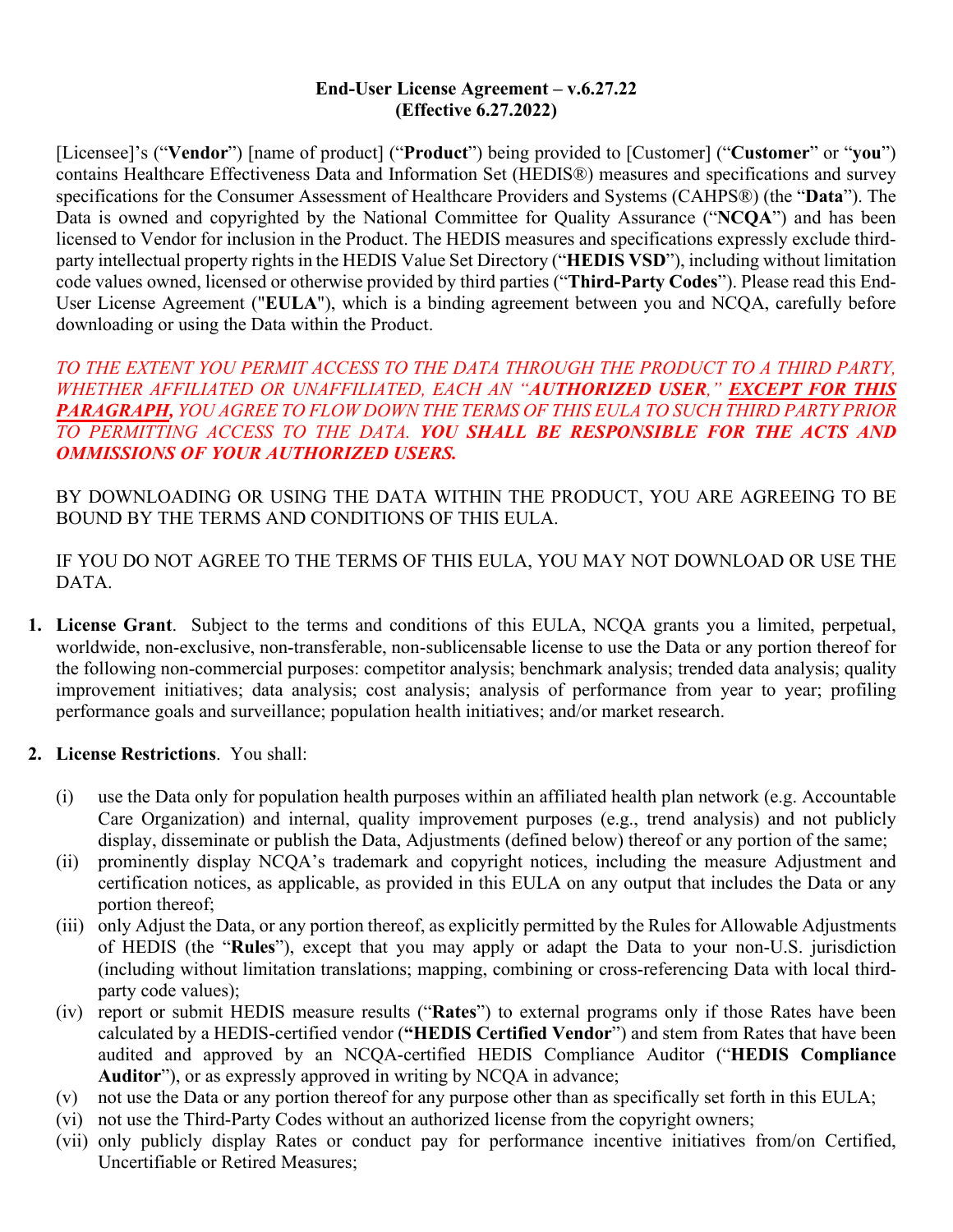- (viii) not use, or authorize or permit any third party, affiliate, subsidiary or related entity to use the Data or any portion thereof for any purpose other than as specifically set forth in this EULA, including but not limited to copying, selling, renting, leasing, licensing, sublicensing, or distributing the Data or any portion thereof;
- (ix) not reproduce, copy, reverse engineer, decompile or disassemble the Data or modify or prepare derivative works from the Data or any portion thereof except as expressly authorized by this EULA;
- (x) not alter or remove any copyright notices, patent notices, trademark and service mark notices, or other proprietary notices or disclaimers affixed to the Data;
- (xi) not use the Data in any manner or for any purpose that infringes, misappropriates, or otherwise violates any intellectual property right or other right of any person, or that violates any applicable law; and
- (xii) not use the Data for purposes of: (a) benchmarking or competitive analysis of the Data or (b) developing a product or service that could reasonably be determined as a replacing the Data. NCQA agrees that the foregoing provision does not restrict or prevent you in any manner from offering or developing a product or service that includes (i) measures, risk models or other specification independently developed by you, or (ii) measures, risk models or other specifications from a third party that may be or are competitive to any NCQA product or offering.
- **3. HEDIS VSD.** The HEDIS VSD contains Third Party Codes, including without limitation CPT® by American Medical Association, LOINC® by Regenstrief Institute, Inc., SNOMED CT® by the International Health Terminology Standards Development Organisation, RxNorm by the U.S. National Library of Medicine, and Uniform Billing Codes by the American Hospital Association. All uses of the Third-Party Codes may require a license from the copyright owner.

### **4. Ownership**, **Copyright and Disclosure**.

- a. Except for the Third-Party Codes, title to and full ownership of Data and all intellectual property rights therein (including, but not limited to, all copyrights, patent rights and trade secret rights) belong to NCQA, or NCQA has obtained the necessary rights in the Data to grant the rights and licenses set forth herein. This EULA provides only a limited license to use the Data and transfers no ownership or intellectual property interest or title in or to the Data. NCQA's name and logo, and all other names, logos, trademarks and icons identifying NCQA and its programs, products and services are proprietary trademarks of NCQA and any use not expressly provided for in this EULA is strictly prohibited. NCQA holds a copyright in these materials and can rescind or alter these materials at any time. These materials may not be modified by anyone other than NCQA or its designee. Use of the Rules to make permitted adjustment of the materials does not constitute a modification.
- b. As between NCQA and you, sole ownership rights to the Data and Adjustments reside with NCQA. "**Adjust**" or "**Adjustments**" as used in this EULA means all customizations, modifications, enhancements or other improvements developed by, on behalf of or implemented by you as permitted herein. You hereby irrevocably waive any and all claims you may now or hereafter have in any jurisdiction to so-called "moral rights" or rights of droit moral with respect to the Data and Adjustments. NCQA's name and logo, and all other names, logos, icons, trademarks, and/or service marks identifying NCQA and its programs, products and services are proprietary trademarks of NCQA and any use not expressly provided for in this EULA is strictly prohibited.
- **5. Breach.** Any material breach of this EULA by you may cause irreparable harm to NCQA and shall entitle NCQA to seek injunctive relief and all legal and equitable remedies available to NCQA.

#### **6. Disclaimers**.

a. THE HEDIS MEASURES AND SPECIFICATIONS WERE DEVELOPED BY AND ARE OWNED BY NCQA. THE HEDIS MEASURES AND SPECIFICATIONS ARE NOT CLINICAL GUIDELINES AND DO NOT ESTABLISH A STANDARD OF MEDICAL CARE.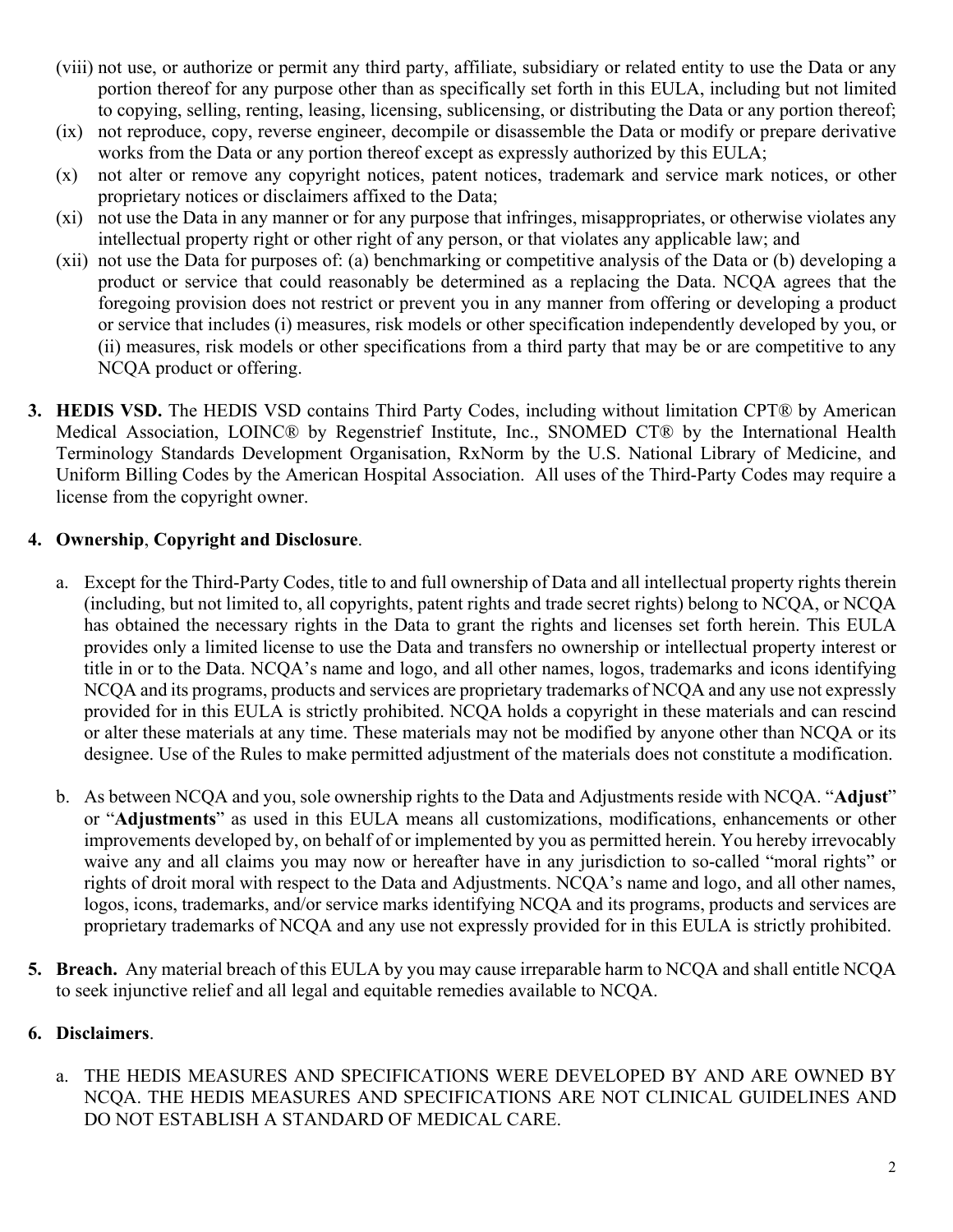- b. NCQA MAKES NO REPRESENTATIONS, WARRANTIES OR ENDORSEMENT ABOUT THE QUALITY OF ANY ORGANIZATION OR PHYSICIAN THAT USES OR REPORTS PERFORMANCE MEASURES AND NCQA HAS NO LIABILITY TO ANYONE WHO RELIES ON SUCH MEASURES OR SPECIFICATIONS.
- c. NCQA MAKES NO WARRANTY TO YOU, EXPRESS OR IMPLIED, WITH RESPECT TO INFORMATION OR MATERIALS DELIVERED PURSUANT TO THIS EULA, INCLUDING WITHOUT LIMITATION ANY WARRANTY OF MERCHANTABILITY OR FITNESS FOR ANY PARTICULAR PURPOSE, ANY WARRANTY THAT THE DATA [WILL BE](https://www.lawinsider.com/clause/no-warranty-of-validity-non-infringement) FREE FROM INFRINGEMENT OF PATENTS, COPYRIGHTS, TRADEMARKS, TRADE SECRETS OR OTHER RIGHTS OF THIRD PARTIES AND ANY WARRANTY AS TO THE ACCURACY QUALITY, RELIABILITY, SUITABILITY, COMPLETENESS, TRUTHFULNESS, USEFULNESS, OR EFFECTIVENESS OF THE DATA.
- d. NCQA DOES NOT CERTIFY EVERY PERMUTATION OF THE RULES FOR ALLOWABLE ADJUSTMENT OF HEDIS FOR A MEASURE. AS SUCH, NCQA SHALL NOT BE RESPONSIBLE OR LIABLE IN ANY WAY FOR ANY MEASURE ADJUSTMENT PERFORMED BY THE VENDOR OR YOU. SUCH MEASURE ADJUSTMENTS ARE AT YOUR OWN RISK.
- e. NCQA DISCLAIMS ALL LIABILITY FOR USE OR ACCURACY OF ANY THIRD-PARTY CODES.
- f. SOME JURISDICTIONS MAY PROHIBIT A DISCLAIMER OF WARRANTIES AND YOU MAY HAVE OTHER RIGHTS THAT VARY FROM JURISDICTION TO JURISDICTION.
- **7. Indemnity**. You are responsible for your use of the Data, and you will defend and indemnify NCQA and their respective officers, directors, employees, consultants, affiliates, subsidiaries, and agents (together, the "**Indemnified Entities**") from and against every claim, liability, damage, loss, and expense, including reasonable attorneys' fees and costs, arising out of or in any way connected with: (a) your access to, use of, or alleged use of, the Data; (b) your violation of any portion of this EULA, any representation, warranty, or agreement referenced in this EULA, or any applicable law or regulation; (c) your violation of any third-party right, including any intellectual property right or publicity, confidentiality, other property, or privacy right; or (d) any dispute or issue between you and any third party. NCQA reserves the right, at its own expense, to assume the exclusive defense and control of any matter otherwise subject to indemnification by you (without limiting your indemnification obligations with respect to that matter), and in that case, you agree to cooperate with our defense of that claim.
- **8. Limitation of Liability**. NCQA SHALL HAVE NO LIABILITY TO YOU FOR: (1) ANY DAMAGES RESULTING FROM USE OR INTERPRETATION OF THE DATA, INCLUDING BUT NOT LIMITED TO THE IMPACT, PROVISION OR STANDARD OF MEDICAL CARE; OR (2) ANY INCIDENTAL, SPECIAL, CONSEQUENTIAL, EXEMPLARY OR PUNITIVE OR OTHER INDIRECT DAMAGES ARISING UNDER OR RELATED TO THIS EULA, IN EACH CASE WHETHER OR NOT NCQA HAS BEEN ADVISED OF THE POSSIBILITY OF SUCH DAMAGES.

THE LIABILITY OF NCQA SHALL OTHERWISE BE LIMITED TO ACTUAL AND DIRECT DAMAGES, NOT TO EXCEED \$10,000.

THE LIABILITY OF THE CUSTOMER TO NCQA ARISING UNDER THIS EULA WHETHER IN CONTRACT, TORT, OR OTHERWISE SHALL BE LIMITED TO ACTUAL AND DIRECT DAMAGES. THE CUSTOMER SHALL HAVE NO LIABILITY FOR INCIDENTAL, SPECIAL, CONSEQUENTIAL OR OTHER INDIRECT DAMAGES ARISING UNDER OR RELATED TO THIS EULA, WHETHER OR NOT THE CUSTOMER HAS BEEN ADVISED OF THE POSSIBILITY OF SUCH DAMAGES.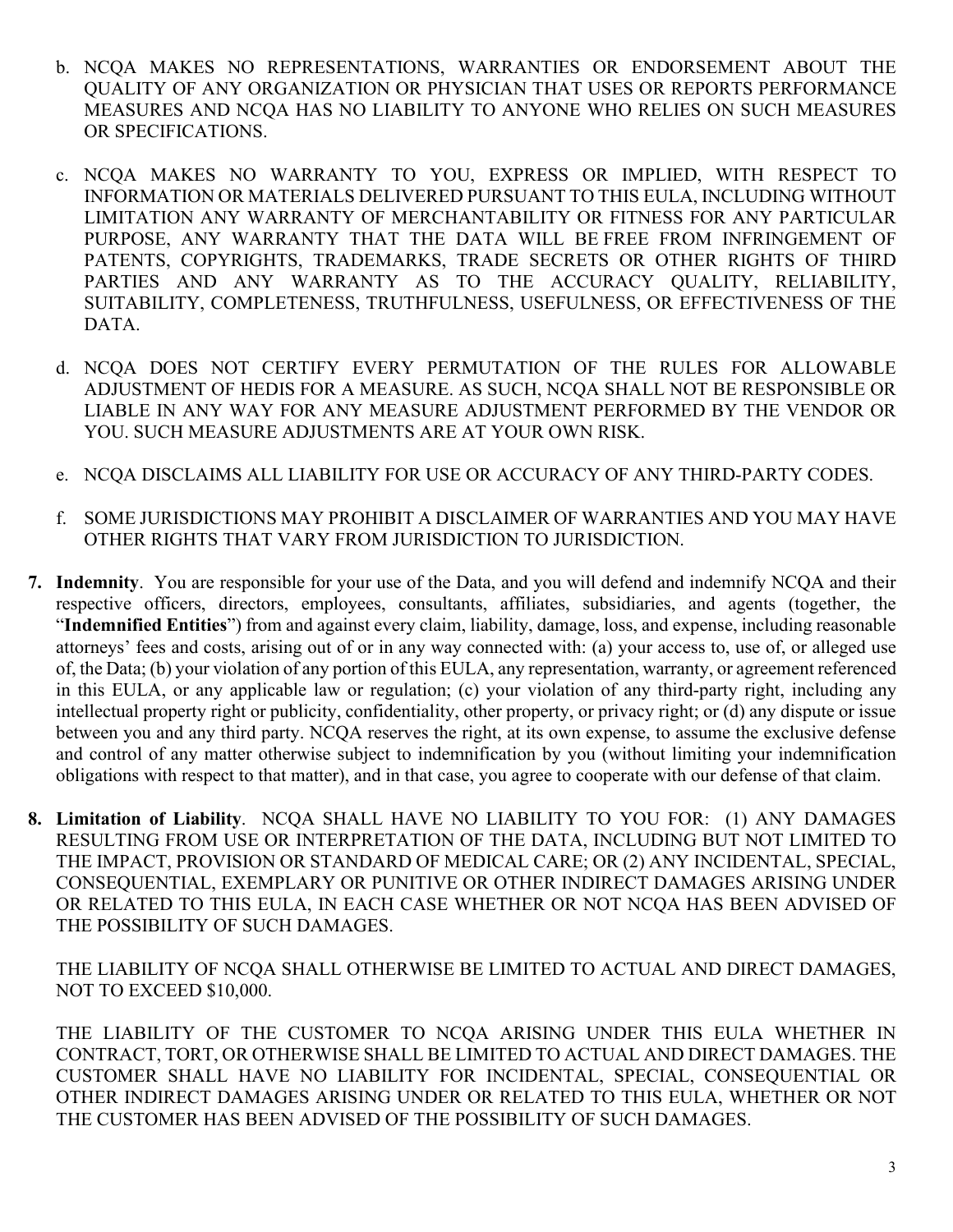SOME JURISDICTIONS DO NOT ALLOW THE EXCLUSION OR LIMITATION OF LIABILITY FOR CONSEQUENTIAL OR INCIDENTAL DAMAGES. ACCORDINGLY, THE ABOVE LIMITATION MAY NOT APPLY TO YOU.

EACH PROVISION OF THIS EULA THAT PROVIDES FOR A LIMITATION OF LIABILITY, DISCLAIMER OF WARRANTIES, OR EXCLUSION OF DAMAGES IS INTENDED TO AND DOES ALLOCATE THE RISKS BETWEEN THE PARTIES UNDER THIS EULA. THIS ALLOCATION IS AN ESSENTIAL ELEMENT OF THE BASIS OF THE BARGAIN BETWEEN THE PARTIES. EACH OF THESE PROVISIONS IS SEVERABLE AND INDEPENDENT OF ALL OTHER PROVISIONS OF THIS EULA. THE LIMITATIONS IN THIS SECTION WILL APPLY EVEN IF ANY LIMITED REMEDY FAILS OF ITS ESSENTIAL PURPOSE.

# **9. NCQA's Notice of Copyright.**

- a. NCQA holds a copyright in the Data and can rescind or alter the Data at any time. The Data may not be modified by anyone other than NCQA.
- b. Any commercial use and/or internal or external reproduction, distribution and publication must be approved by NCQA and are subject to a license at the discretion of NCQA. Any use of the materials to identify records or calculate measure results, for example, requires a custom license and may necessitate certification pursuant to NCQA's Measure Certification Program. Reprinted with permission by NCQA. © [current year] NCQA, all rights reserved.
- c. The American Medical Association ("AMA") holds a copyright to the CPT® codes contained in the measure specifications. All rights reserved. CPT is a trademark of the AMA. No fee schedules, basic units, relative values or related listings are included in CPT. The AMA assumes no liability for the data contained in the CPT codes. Applicable FARS/DFARS restrictions apply to government use.
- d. The AMA also hold copyright to the Health Care Provider Taxonomy Code Set codes. The codes are published in cooperation with the National Uniform Claim Committee ("NUCC") by the AMA. Applicable FARS/DFARS restrictions apply.
- e. The American Hospital Association ("AHA") holds a copyright to the Uniform Billing Codes ("UB") contained in the measure specifications. The UB Codes in the HEDIS specifications are included with the permission of the AHA. All uses of the UB Codes may require a license from the AHA. Specifically, anyone desiring to use the UB Codes in a commercial product to generate HEDIS results, or for any other commercial use, must obtain a commercial use license directly from the AHA. To inquire about licensing, contact [ub04@aha.org.](mailto:ub04@aha.org)
- f. The American Dental Association ("ADA") holds a copyright to the Current Dental Terminology ("CDT") codes contained in certain measure specifications. The CDT codes in the HEDIS specifications are included with the permission of the ADA. All uses of the CDT codes require a license from the ADA. No alteration, amendments, or modifications of the CDT or any portion thereof is allowed. Resale, transmission, or distribution of copies of the CDT or other portions of the CDT is also not allowed. To inquire about licensing, contact CDT-SNODENT@ada.org.
- **10. Display of Measure Rates**. Except for output used solely for internal, quality improvement purposes (e.g., trend or gap analysis), you agree to clearly and conspicuously display, along with the HEDIS measure name or acronym, the **applicable HEDIS measurement year and complete calculated HEDIS measure result ("Rate") name** (e.g., HEDIS MY 2020 Use of Imaging Studies for Low Back Pain - Unaudited Health Plan HEDIS Rate (or) HEDIS MY 2020 LBP - Unaudited Health Plan HEDIS Rate) next to any Rate on all output containing a Rate,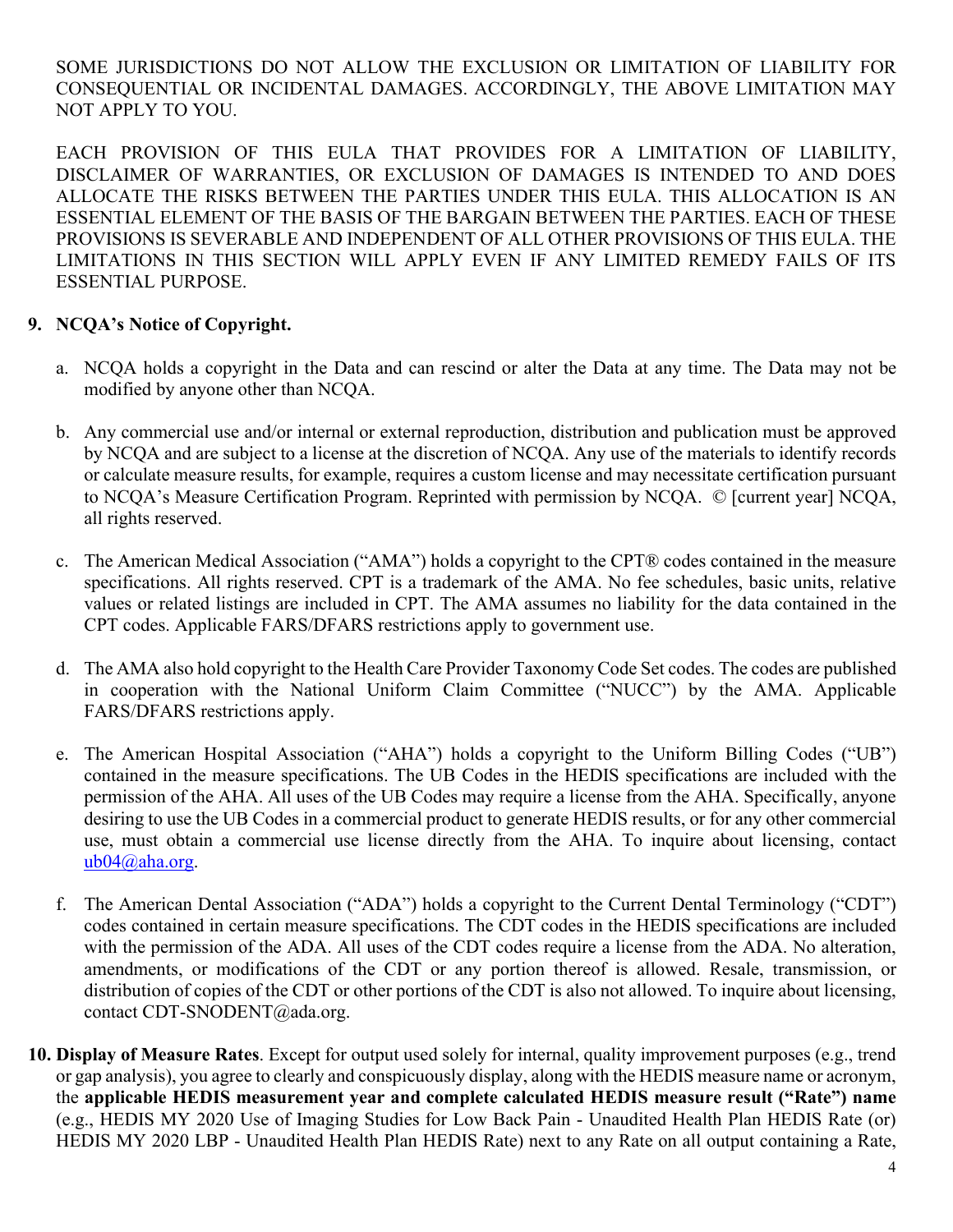including such Rates that may be used for population health purposes within an affiliated health plan network, in accordance with the following:

- a. **Unadjusted Certified Measure**s. A Rate that has been certified via a NCQA Measure Certification Program*TM*, and is based on unadjusted HEDIS specifications, may not be called a "**Health Plan HEDIS Rate**" until it is audited and designated reportable by a HEDIS Compliance Auditor. Until such time, applicable Rates shall be designated or referred to as "**Unaudited Health Plan HEDIS Rates**."
- b. **Adjusted Certified Measures.** A Rate that has been certified via a NCQA Measure Certification Program, and is based on adjusted HEDIS specifications, may not be called an "**Adjusted HEDIS Rate**" until it is audited and designated reportable by a HEDIS Compliance Auditor. Until such time, applicable Rates shall be designated or referred to as "**Adjusted, Unaudited HEDIS Rates**."
- c. **Unadjusted Uncertified Measures**. *At times, the logic used to produce Rates from the Product will not have been certified by NCQA.* A Rate that has not been certified via a NCQA Measure Certification Program, and is based on unadjusted HEDIS specifications, may not be called a "**Health Plan HEDIS Rate**" until it is audited and designated reportable by a HEDIS Compliance Auditor. Such Rates are for reference only and are not an indication of measure accuracy. Until such time, such Rates shall be designated or referred to as "**Uncertified, Unaudited Health Plan HEDIS Rates**" and **may only be used for population health purposes within an affiliated health plan network and internal, quality improvement purposes (e.g., trend analysis).**
- d. **Adjusted Uncertified Measures.** *At times, the logic used to produce Rates from the Product will not have been certified by NCQA.* A Rate from a HEDIS measure that has not been certified via a NCQA Measure Certification Program, and is based on adjusted HEDIS specifications, may not be called an "**Adjusted HEDIS Rate**" until it is audited and designated reportable by a HEDIS Compliance Auditor. Such Rates are for reference only and are not an indication of measure accuracy. Until such time, such Rates shall be designated or referred to as "**Adjusted, Uncertified, Unaudited HEDIS Rates**" and **may only be used for population health management purposes within an affiliated health plan network and internal, quality improvement purposes (e.g., trend analysis).**
- e. **Uncertifiable Measures.** Not all HEDIS measure specifications are eligible for NCQA certification. As such, the logic used to produce Rates from those measures have not been certified by NCQA. As such, they shall be designated or referred to as "**Uncertifiable, Unaudited Health Plan HEDIS Rates**" or "**Adjusted, Uncertifiable, Unaudited HEDIS Rates,**" as applicable. A list of current HEDIS measure specifications ineligible for certification can be found on NCQA's website via ncqa.org. Once audited and designated reportable by an NCQA-Certified HEDIS Compliance Auditor, the "Unaudited" designation may be removed.
- f. For the sake of clarity, for each of Section 10 a.-e. above, once the measure rate is audited and designated reportable by an NCQA-Certified HEDIS Compliance Auditor, the "Unaudited" designation may be removed.
- **11. Termination**. If you violate any provision of this EULA, your permission to use the Data may be terminated, upon notice. NCQA reserves the right to modify or discontinue the Data at any time (including by limiting or discontinuing certain features of the Data), temporarily or permanently, without notice to you. Termination of this EULA shall not impair your right to continue to use the Data contained in the Product or Rates contained in reports generated from the Product prior to the termination of this EULA; provided such use is consistent with the limitations and restrictions set forth in this EULA.

# **12. Disputes**.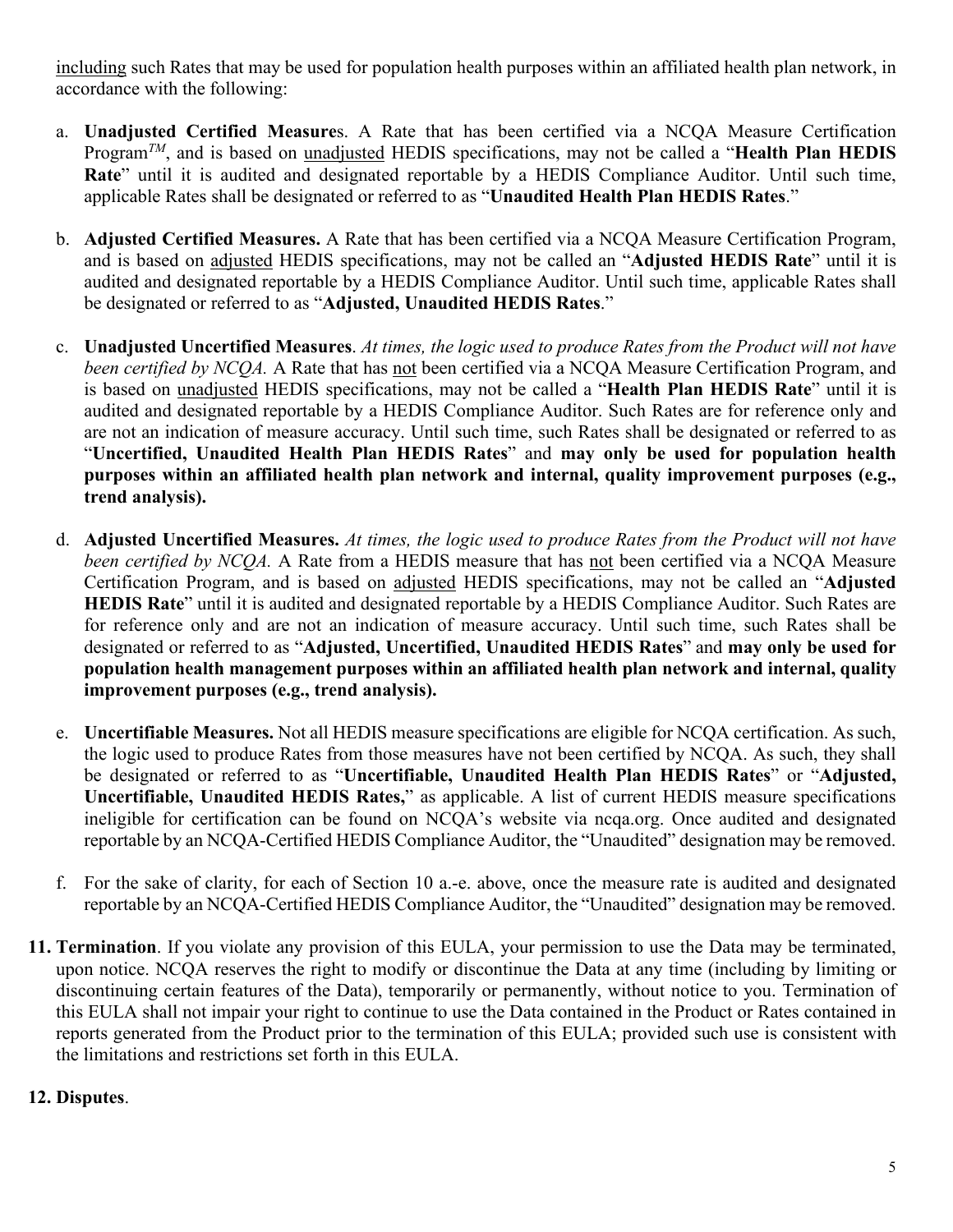- *a.* Governing Law. This EULA will be governed by the laws of the District of Columbia without giving effect to District of Columbia choice-of-law principles. To the maximum extent permitted under applicable law, this EULA will not be subject to the Uniform Computer Information Transactions Act (prepared by the National Conference of Commissioners on Uniform State Laws) as currently enacted or as may be codified or amended from time to time by any jurisdiction. PURSUANT TO ARTICLE 6 OF THE UNITED NATIONS CONVENTION ON CONTRACTS FOR THE INTERNATIONAL SALE OF GOODS ("**U.N. CONVENTION**"), THE PARTIES AGREE THAT THE U.N. CONVENTION SHALL NOT APPLY TO THIS EULA. *For the sake of clarity, you agree to comply with all applicable U.S. and non-U.S. laws, including but not limited to export control laws and regulations and agree to the enforceability of these laws in the U.S. U.S. intellectual property and contract laws, including U.S. copyright laws, shall be the governing law with respect to all intellectual property and other proprietary rights in the Data and Adjustments and otherwise arising out of or relating to this EULA.*
- b. **Dispute Resolution Entities Incorporated in the United States**. Any dispute arising out of or in connection with this EULA, the rights and obligations under this EULA or the breach, termination, formation or validity of this EULA (a "**Dispute**") that cannot be resolved within thirty (30) days shall be referred to and settled by arbitration. The arbitration shall be conducted in accordance with the Arbitration Rules of the American Arbitration Association (the "**AAA**") in effect at the time of the arbitration, except as such rules may be modified by mutual agreement of the parties. The applicable rules shall be the Commercial Rules in the event of a domestic dispute and the International Rules in the event of an international dispute, and any disagreement as to the applicable rules shall be resolved by the arbitrator appointed as described below. The seat of the arbitration shall be Washington, DC and the arbitration shall be conducted in English.

Disputes shall be heard by a panel of three (3) arbitrators. Within thirty (30) days after the commencement of arbitration, each of the parties shall select one person to act as an arbitrator and the two (2) selected shall select, in consultation with the parties that appointed them, a third arbitrator who shall serve as the president of the tribunal within forty five (45) days of their appointment. If the arbitrators selected by each party are unable or fail to agree upon the third arbitrator, the third arbitrator shall be selected by the AAA.

The award of the arbitrators shall be accompanied by a reasoned, written opinion. Judgment on the award rendered by the arbitrators may be entered in any court having jurisdiction thereof. Each party shall bear its own costs and expenses and an equal share of the arbitrators' and administrative fees of arbitration. Each party shall continue to perform its obligations under this EULA pending final resolution of any dispute resolution procedure; provided that, nothing in this Section shall be construed as forfeiting the parties' rights to seek interim relief in a court of competent jurisdiction, and such actions shall not be incompatible with this EULA to arbitrate contained herein or the availability of interim measures of protection under the Arbitration Rules.

The parties agree that the arbitration shall be kept confidential and that the existence of the proceeding and any element of it (including but not limited to any pleadings, briefs or other documents submitted or exchanged, any testimony or other oral submissions, and any awards) shall not be disclosed beyond the tribunal, the AAA, the parties, their counsel and any person necessary for the conduct of the proceeding, except as may be lawfully required in judicial proceedings relating to the arbitration or otherwise.

The terms of this EULA requiring arbitration are self-executing, and it is unnecessary for either party to petition a court to compel arbitration in order to initiate arbitration. The parties agree that any issue regarding the arbitrability of any claims or disputes arising under, relating to or in connection with this EULA is an issue solely for the arbitrators, not a court, to decide.

THE PARTIES HEREBY EXPRESSLY WAIVE ALL RIGHTS TO TRIAL BY JURY OR OTHERWISE ON ANY CLAIM, CAUSE OF ACTION, SUIT OR PROCEEDING DIRECTLY OR INDIRECTLY INVOLVING OR RELATED TO THE TERMS, COVENANTS OR CONDITIONS OF THIS EULA OR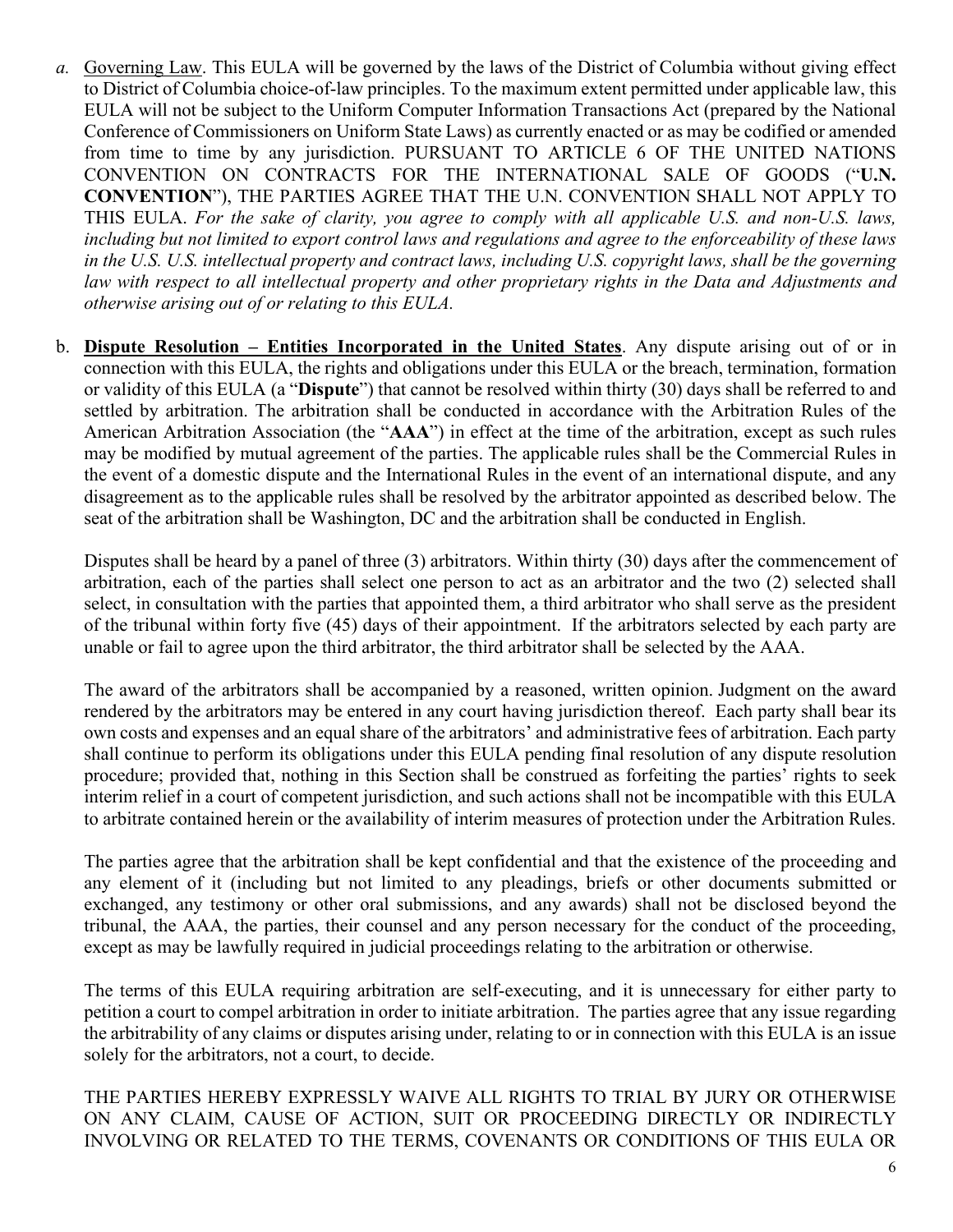ANY MATTER WHATSOEVER ARISING OUT OF OR IN ANY WAY CONNECTED WITH OR RELATED TO THIS EULA. THE PROVISIONS OF THIS EULA RELATING TO WAIVER OF TRIAL BY JURY SHALL SURVIVE THE TERMINATION OR EXPIRATION OF THIS EULA.

c. **Dispute Resolution – Entities Incorporated Outside the United States**. Any dispute arising out of or in connection with the use of the Licensed Measure Specifications under the Agreement, the rights and obligations under the Agreement or the breach, termination, formation or validity of the Agreement (a "**Dispute**") that cannot be resolved within thirty (30) days shall be referred to and settled by arbitration administered by the International Centre of Dispute Resolution (the "**ICDR**") in accordance with its International Arbitration Rules (the "**Arbitration Rules**") in effect as of the Effective Date. Disputes shall be heard by a panel of three (3) arbitrators. Within thirty (30) days after the commencement of arbitration, each of the Parties shall select one person to act as arbitrator and the two (2) selected shall select, in consultation with the Parties that appointed them, a third arbitrator who shall serve as the president of the tribunal within forty-five (45) days of their appointment. If the arbitrators selected by each Party are unable or fail to agree upon the third arbitrator, the third arbitrator shall be selected by the ICDR in accordance with the Arbitration Rules. The legal seat of arbitration shall be Washington, District of Columbia USA, provided that the tribunal may, for convenience, and without affecting the legal seat of the arbitration, order that hearings or meetings be held in such other location(s) as it may deem appropriate. The language of the arbitration shall be English. The award of the arbitrators shall be accompanied by a reasoned, written opinion. Judgment on the award rendered by the arbitrators may be entered in any court having jurisdiction thereof. Each Party shall bear its own costs and expenses and an equal share of the arbitrators' and administrative fees of arbitration. Each Party shall continue to perform its obligations under this Agreement pending final resolution of any dispute resolution procedure; provided that, nothing in this Section shall be construed as forfeiting the Parties' rights to seek interim relief in a court of competent jurisdiction, and such actions shall not be incompatible with the agreement to arbitrate contained herein or the availability of interim measures of protection under the Arbitration Rules.

The parties agree that the arbitration shall be kept confidential and that the existence of the proceeding and any element of it (including but not limited to any pleadings, briefs or other documents submitted or exchanged, any testimony or other oral submissions, and any awards) shall not be disclosed beyond the ICDR, the parties, their counsel and any person necessary for the conduct of the proceeding, except as may be lawfully required in judicial proceedings relating to the arbitration or otherwise.

The terms of this EULA requiring arbitration are self-executing, and it is unnecessary for either party to petition a court to compel arbitration in order to initiate arbitration. The parties agree that any issue regarding the arbitrability of any claims or disputes arising under, relating to or in connection with this EULA is an issue solely for the arbitrators, not a court, to decide.

THE PARTIES HEREBY EXPRESSLY WAIVE ALL RIGHTS TO TRIAL BY JURY OR OTHERWISE ON ANY CLAIM, CAUSE OF ACTION, SUIT OR PROCEEDING DIRECTLY OR INDIRECTLY INVOLVING OR RELATED TO THE TERMS, COVENANTS OR CONDITIONS OF THIS EULA OR ANY MATTER WHATSOEVER ARISING OUT OF OR IN ANY WAY CONNECTED WITH OR RELATED TO THIS EULA. THE PROVISIONS OF THIS EULA RELATING TO WAIVER OF TRIAL BY JURY SHALL SURVIVE THE TERMINATION OR EXPIRATION OF THIS EULA.

d. Vendor Disputes. ANY DISPUTE YOU HAVE WITH VENDOR OR A THIRD PARTY IS DIRECTLY BETWEEN YOU AND VENDOR, AND YOU IRREVOCABLY RELEASE NCQA (AND ITS OFFICERS, DIRECTORS, AGENTS, SUBSIDIARIES, JOINT VENTURES AND EMPLOYEES) FROM CLAIMS, DEMANDS AND DAMAGES (ACTUAL AND CONSEQUENTIAL) OF EVERY KIND AND NATURE, KNOWN AND UNKNOWN, ARISING OUT OF OR IN ANY WAY CONNECTED WITH SUCH DISPUTES. IF YOU ARE A CALIFORNIA RESIDENT, YOU WAIVE CALIFORNIA CIVIL CODE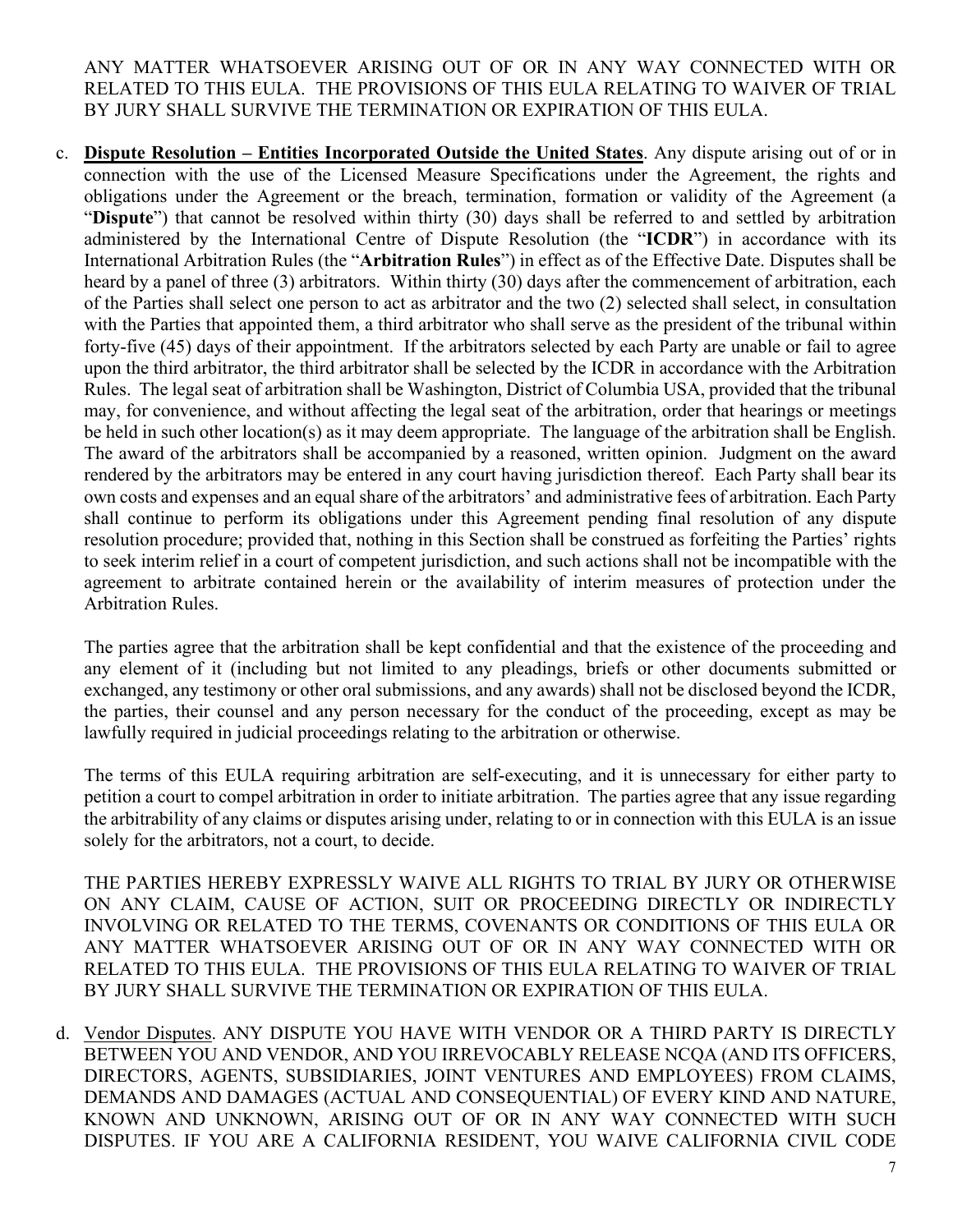§1542, WHICH SAYS: "A GENERAL RELEASE DOES NOT EXTEND TO CLAIMS WHICH THE CREDITOR DOES NOT KNOW OR SUSPECT TO EXIST IN HIS FAVOR AT THE TIME OF EXECUTING THE RELEASE, WHICH IF KNOWN BY HIM MUST HAVE MATERIALLY AFFECTED HIS SETTLEMENT WITH THE DEBTOR."

- e. No Class Action. [EACH PARTY](https://www.lawinsider.com/clause/class-action-waiver) WAIVES THE RIGHT TO LITIGATE IN COURT OR ARBITRATE ANY CLAIM OR DISPUTE AS A CLASS ACTION, EITHER AS A MEMBER OF A CLASS OR AS A REPRESENTATIVE, OR TO ACT AS A PRIVATE ATTORNEY GENERAL.
- **13. Export Control Laws.** You shall abide by the Export Administration Regulations (15 C.F.R. Part 730 et seq.); and (b) the sanctions, embargoes and restrictions administered by the United States Department of the Treasury Office of Foreign Assets Control as set forth in 31 C.F.R. 500-598 and certain executive orders, the European Union, European Union member states, United Nations, World Bank and other relevant government body ("**Export Control Laws**") in use of the Data. The Data may be subject to Export Control Laws. You shall not directly or indirectly, export, re-export, or release the Data to, or make the Data accessible from, any country, jurisdiction or person to which export, re-export, or release is prohibited by applicable law. You shall comply with all applicable laws and complete all required undertakings (including obtaining any necessary export license or other governmental approval) prior to exporting, re-exporting, releasing, or otherwise making the Data available outside the U.S.

You represent and warrant you are not a Restricted Party. "Restricted Party" means, collectively, any party that (i) appears on a restricted party list maintained by any relevant government body, including without limitation the Specially Designated Nationals and Blocked Persons List, Sectoral Sanctions Identification List, Foreign Sanctions Evader List, Denied Persons List, Unverified List, Entity List, and United Nations Security Council Sanctions Lists; (ii) is headquartered in, located in, or organized under the laws of a country or territory subject to comprehensive territorial sanctions, currently, Cuba, Iran, North Korea, Syria, and the Crimea region; or (iii) is owned or controlled by or acting on behalf of any party identified in (i) or (ii) above. You represent and warrant that you or any person acting on your behalf has not taken any action that is reasonably likely to result in it being designated as a Restricted Party.

# **14. Additional Terms; Modifications.**

- a. Additional Terms. Your use of the Data and Rates may be subject to additional terms, policies, rules or guidelines applicable to the Data or Rates that NCQA may post on its website (the "**Additional Terms**"), subject to the section of this EULA titled "Modification of this EULA." All Additional Terms are incorporated by this reference into, and made a part of, this EULA. The rights granted under this EULA are limited to the Data and Rates, and nothing herein grants you any rights to the Product.
- **b.** Modification of this EULA. You acknowledge that the EULA may be modified or replaced on a goingforward basis at any time. Please check NCQA's website periodically for changes to this EULA. If a change to this EULA materially modifies your rights or obligations, you will be required to accept the modified EULA in order to continue to use the Data and yet to be calculated Rates. This EULA will be identified by the most recent date of revision and will be effective immediately upon being made available through NCQA's website or otherwise through the Product, except: (i) if any such modification materially alters your rights under this EULA, an attempt to notify you will be made directly through a message sent by NCQA to the email address you have provided to Vendor, if any, or through a pop-up window or other notification when you access or use the Product; (ii) such materially modified EULA will be effective upon the earlier of your use of the Data or calculated Rates therefrom with actual knowledge of the changes or thirty (30) days after the changes are made available to you; and (iii) no modifications to this EULA will apply to any dispute between you and NCQA that arose prior to the date of such modification. What constitutes a material change will be determined at NCQA's sole reasonable discretion. Your use of the Data or yet to be calculated Rates after modifications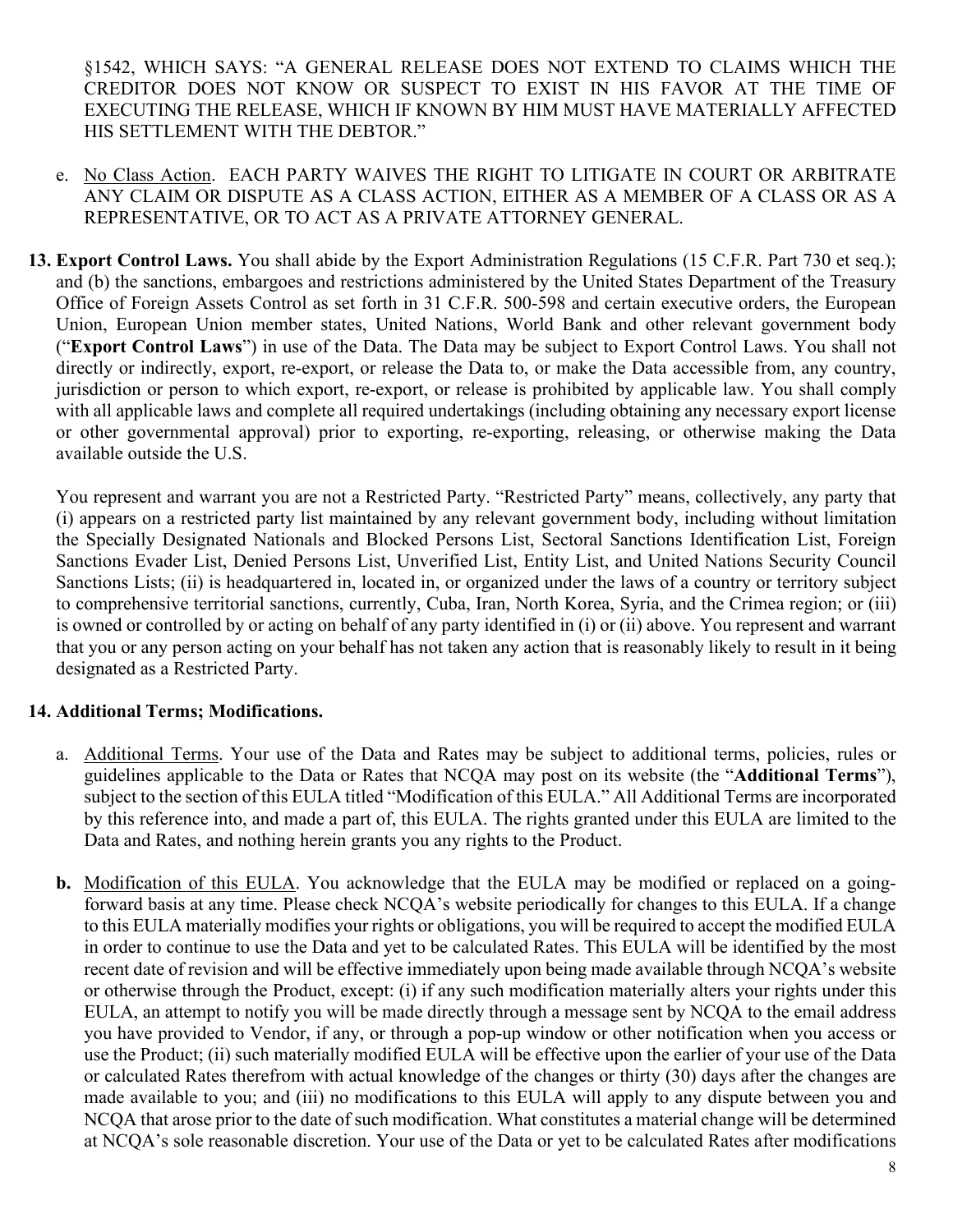to this EULA become effective constitutes your binding acceptance of such changes. If you are dissatisfied with the terms of this EULA or any modifications to this EULA, then you agree that your sole and exclusive remedy is to discontinue any use of the Data, including continued calculation of Rates therefrom.

- c. Changes to the Data. NCQA reserves the right to modify, suspend or discontinue, temporarily or permanently, the Data with or without notice and without liability to you.
- **15. Feedbac**k. If you provide NCQA with any comments, bug reports, feedback, or modifications proposed or suggested by you for the Data ("**Feedback**"), such Feedback is provided on a non-confidential basis (notwithstanding any notice to the contrary you may include in any accompanying communication), and NCQA will have the right to use such Feedback at its discretion, including, but not limited to the incorporation of such suggested changes into the Data. You hereby grant NCQA a perpetual, irrevocable, nonexclusive license under all rights necessary to so incorporate and use for any purpose your Feedback related to the Data. You acknowledge that you will address all support and Product-related requests and issues to the Vendor, and NCQA is not responsible for such requests or issue solving.

### **16. Miscellaneous**.

- a. Entire Agreement. This EULA sets forth the entire understanding of the parties relating to your use of the Data and supersedes all prior agreements and understandings between the parties relating to your use of the Data. This EULA shall control in the event of any conflict between this EULA and any Additional Terms.
- b. Further Assurances. Each party shall, upon the reasonable request of the other party, promptly execute such documents and perform such acts as may be necessary to give full effect to the terms of this EULA.
- c. Severability; Waiver. If any part of any provision of this EULA is found to be invalid or unenforceable, the remainder of this EULA shall remain in full force and effect. No failure to enforce any terms of this EULA shall: (i) be effective unless expressly set forth in writing; (ii) constitute a waiver of such term in the future; or (iii) in any way affect the other terms hereof.
- d. Notice. Any notice required or permitted to be delivered pursuant to this EULA shall be in writing and shall be deemed given upon delivery. All such notices shall be addressed to NCQA at the address set forth below, by email, or to such other address as NCQA shall notify you in accordance with this Section:

AVP, Measure Validation NCQA 1100 13th Street NW, Third Floor Washington, DC 20005 Phone: 202-955-3500

- e. Independent Contractor. The relationship among the parties is and will be that of independent contractors. This EULA does not establish or create a partnership, joint venture, or similar relationship among the parties and neither party has authority to contract for or bind the other party in any manner whatsoever.
- f. Assignment. You shall not assign or delegate this EULA or any of your rights or obligations hereunder without the prior written consent of NCQA. Any attempted assignment by you without such consent shall be null and void. NCQA may assign this EULA, or any of its rights under this EULA, to any third party with or without your consent.
- g. Language. The EULA all other communications under or in connection with the EULA shall be in, the English language. Any translation into any other language shall not be an official version thereof, and in the